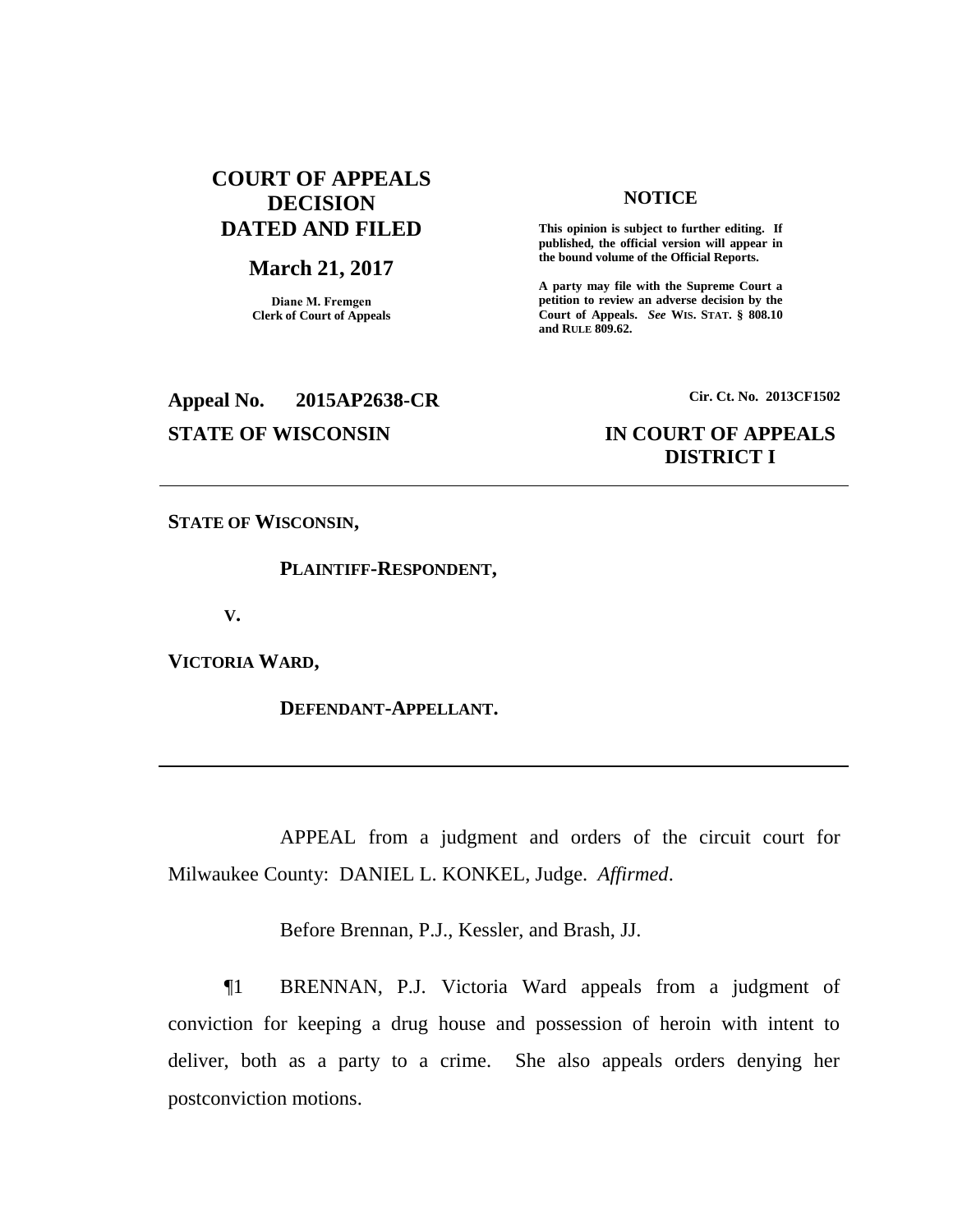¶2 She argues that the trial court erred with regard to two evidentiary decisions: excluding testimony she wished to elicit to impeach a witness and admitting testimony about a gun the police found hidden under her mattress. She also argues that she is entitled to an evidentiary hearing on her claim of ineffective assistance of counsel, which is based on counsel's allegedly inadequate efforts to impeach the witness. Finally, she argues that she is entitled to a new trial in the interest of justice.

¶3 We disagree and affirm.

### **BACKGROUND**

¶4 In early 2013, Ward's mother and uncle were under investigation for dealing heroin. Ward's apartment was suspected of being used as a "stash house" for drug storage. Police observed Ward's mother and uncle go to Ward's apartment building before and after controlled drug buys. On February 13, 2013, an officer brought a police dog to conduct a sniff search in the apartment building, and the dog alerted at the door of Ward's apartment. On February 14, 2013, police executed a search warrant at Ward's mother's home.

¶5 On February 15, 2013, Ward's uncle came to Ward's apartment at about 7:00 a.m. and then left. Police went to Ward's apartment about 11:30 a.m., questioned her about whether there were drugs in her apartment, obtained her consent to search, and searched the apartment. Ward directed police to a gun hidden under her mattress. Inside of a woman's boot on a shelf in the bedroom closet, police also found fifty-six bindles of heroin totaling about five grams and one large baggie containing about eighteen grams of heroin.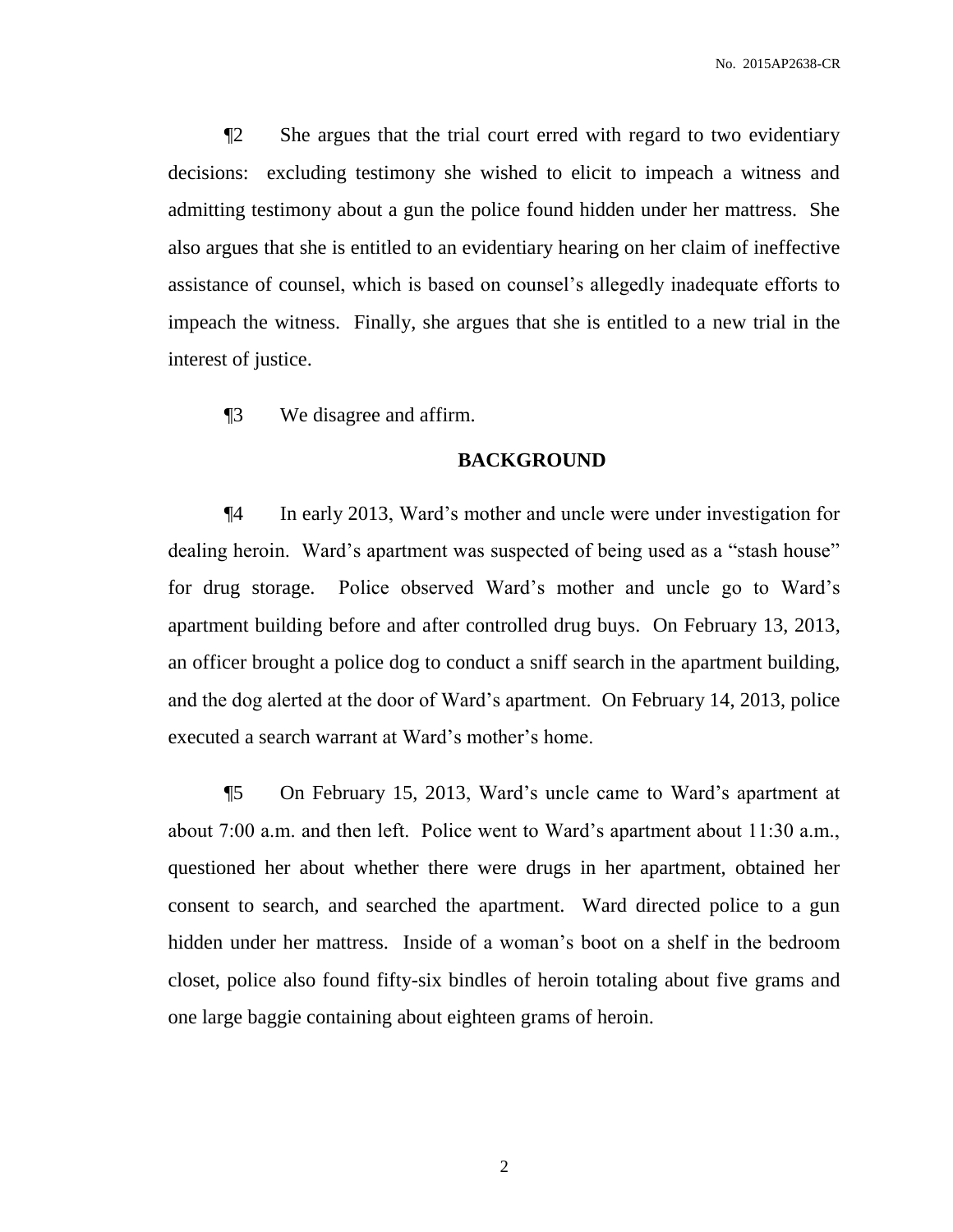¶6 Ward was charged with felony counts of maintaining a drug house and possession with intent to deliver; in an amended information, both counts were charged as a party to a crime.

¶7 The issues Ward raises regarding impeachment stem from testimony given by Corporal Jeffrey Zientek, a canine handler who was at the scene, at pretrial hearings and at trial. That testimony related to Zientek's presence at the moment of Ward's initial encounter with police.

¶8 At the preliminary hearing on May 15, 2013, Zientek testified that he had taken the elevator from the lobby to the fourth floor with the other officers and had been outside Ward's door with the other officers when they made initial contact with Ward. Zientek testified that while he was present during that initial contact, he had overheard Ward give consent to Officer Nick Stachula to search the apartment.

¶9 At the hearing on Ward's motion to suppress evidence and statements on September 25, 2013, Stachula testified that at the point when he and other officers arrived at Ward's door for a knock-and-talk encounter, Zientek was not present. Stachula testified that Zientek remained outside the building to monitor the unit's exterior balcony. Stachula was cross-examined about the discrepancies between his testimony and his written police report about the encounter. His report stated that the six "[o]fficers present for the initial contact at the door of Unit No. 14" included Zientek. He testified on cross-examination that "[i]t would be a misprint because Zientek was outside.… And it just wasn't worded properly as far as being present at the location." Consistent with his testimony at the suppression hearing, at the jury trial, Stachula testified that Zientek was outside during the initial contact with Ward.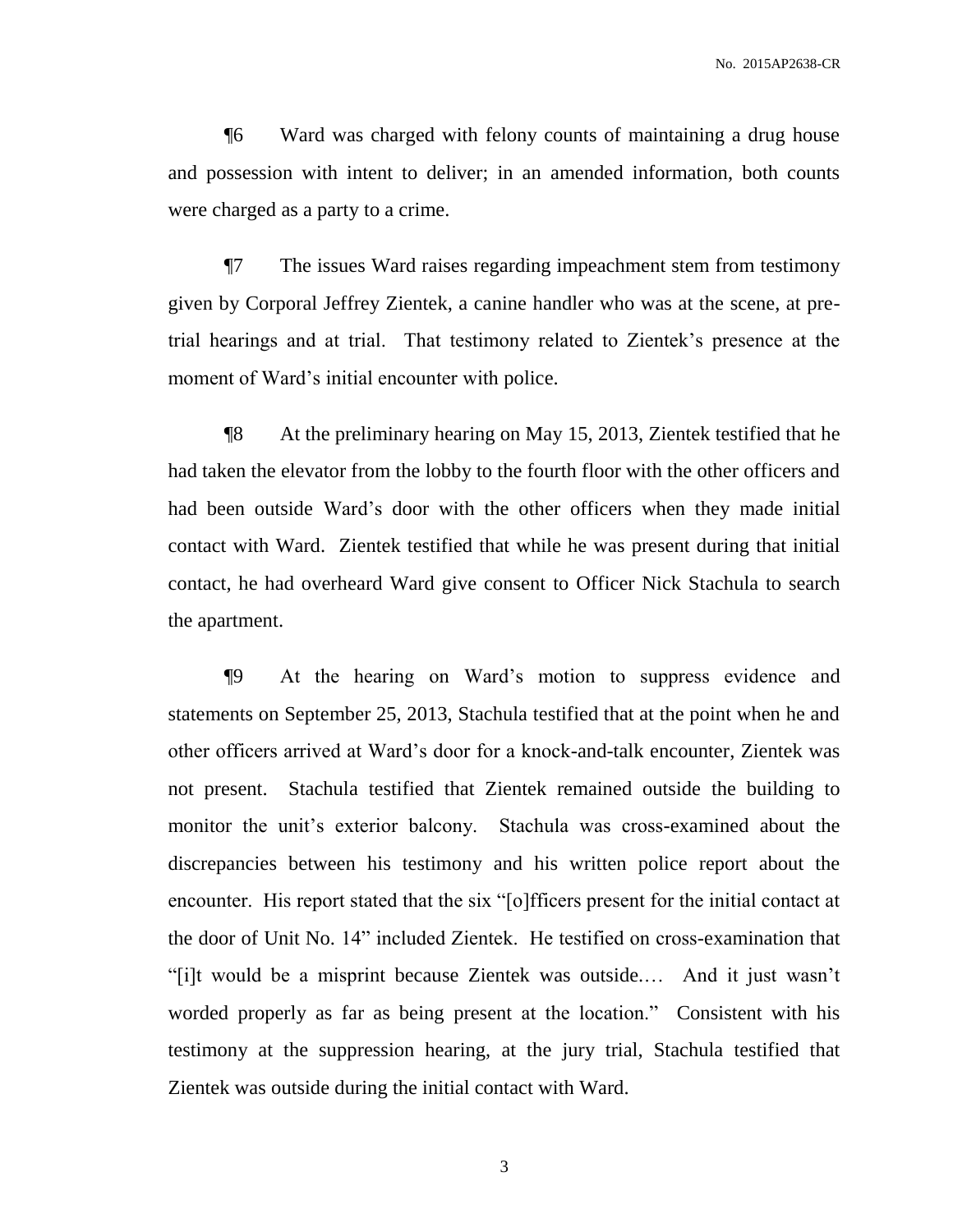¶10 Zientek also testified at the trial that he was outside the building watching the balcony while the first officers went to make contact with Ward and that he then joined them to conduct the search with the dog. On cross-examination of Zientek, after eliciting testimony regarding Zientek's arrival at the apartment, trial counsel attempted to ask, "[t]hat portion of the conversation you overheard between Ms. Ward and Detective Stachula, Ms. Ward said that --" and was interrupted by the State with an objection on hearsay grounds. The trial court sustained the objection. Trial counsel asked two further questions on this topic:

> [Counsel]: Did you overhear the conversation between Ms. Ward and the detective?

[Zientek]: Just bits and pieces.

[Counsel]: Did you ever hear Ms. Ward say that --

[State]: Objection, hearsay.

The Court: Sustained.

[Counsel]: Your Honor, it is to impeach the former officer's testimony.

The Court: Sustained, hearsay.

¶11 The State introduced evidence of the gun in Ward's apartment and testimony by the officers that Ward had first told them that the gun belonged to a boyfriend who was incarcerated before admitting that it belonged to her uncle. Ward objected, unsuccessfully, on the grounds that the evidence of gun was irrelevant to the charges and unduly prejudicial.

¶12 The jury returned a verdict of guilty as to both charges.

¶13 Judgment was entered on the two counts, and Ward was sentenced to four years of initial confinement and four years of extended supervision on the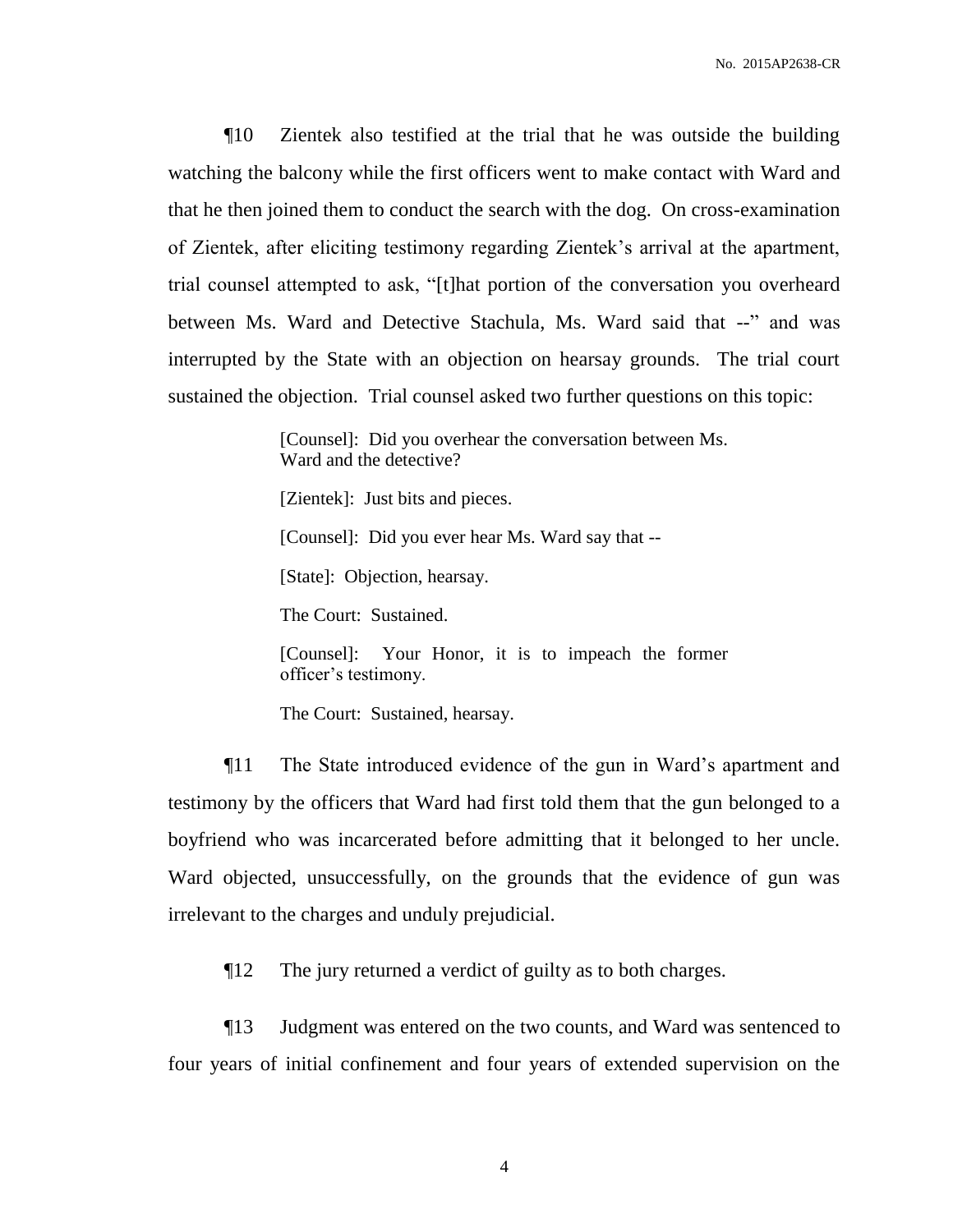first count, and one year of initial confinement and one year of extended supervision on the second sentence, to run concurrent.

## **Postconviction motions**

 $\overline{a}$ 

 $\P$ 14 As relevant to this appeal, Ward filed a postconviction motion seeking a new trial on the grounds that the trial court erred in excluding the impeachment evidence and in admitting evidence of the gun and seeking an evidentiary hearing on a claim of ineffective assistance of counsel. The trial court denied the motion without a hearing. This appeal follows.<sup>2</sup>

## **DISCUSSION**

¶15 Ward argues that she is entitled to a new trial due to the trial court's erroneous exercise of discretion as to two evidentiary rulings. She also argues that she is entitled to a hearing on her claim of ineffective assistance of counsel. In the alternative, she argues that she is entitled to a new trial in the interest of justice under WIS. STAT.  $\S 752.35 (2015-16).$ <sup>3</sup> For the reasons stated below, we disagree.

 $1$  An initial postconviction motion sought to modify the judgment of conviction to make Ward eligible for early release programs. The circuit court denied the motion. She has abandoned that issue on appeal despite including it in her notice of appeal.

 $2$  Ward's second postconviction motion also included an additional argument related to alleged juror bias. She has abandoned that issue on appeal. We address only the issues remaining in her second postconviction motion and her appeal to this court for a new trial in the interest of justice.

<sup>&</sup>lt;sup>3</sup> All references to the Wisconsin Statutes are to the 2013-14 version unless otherwise noted.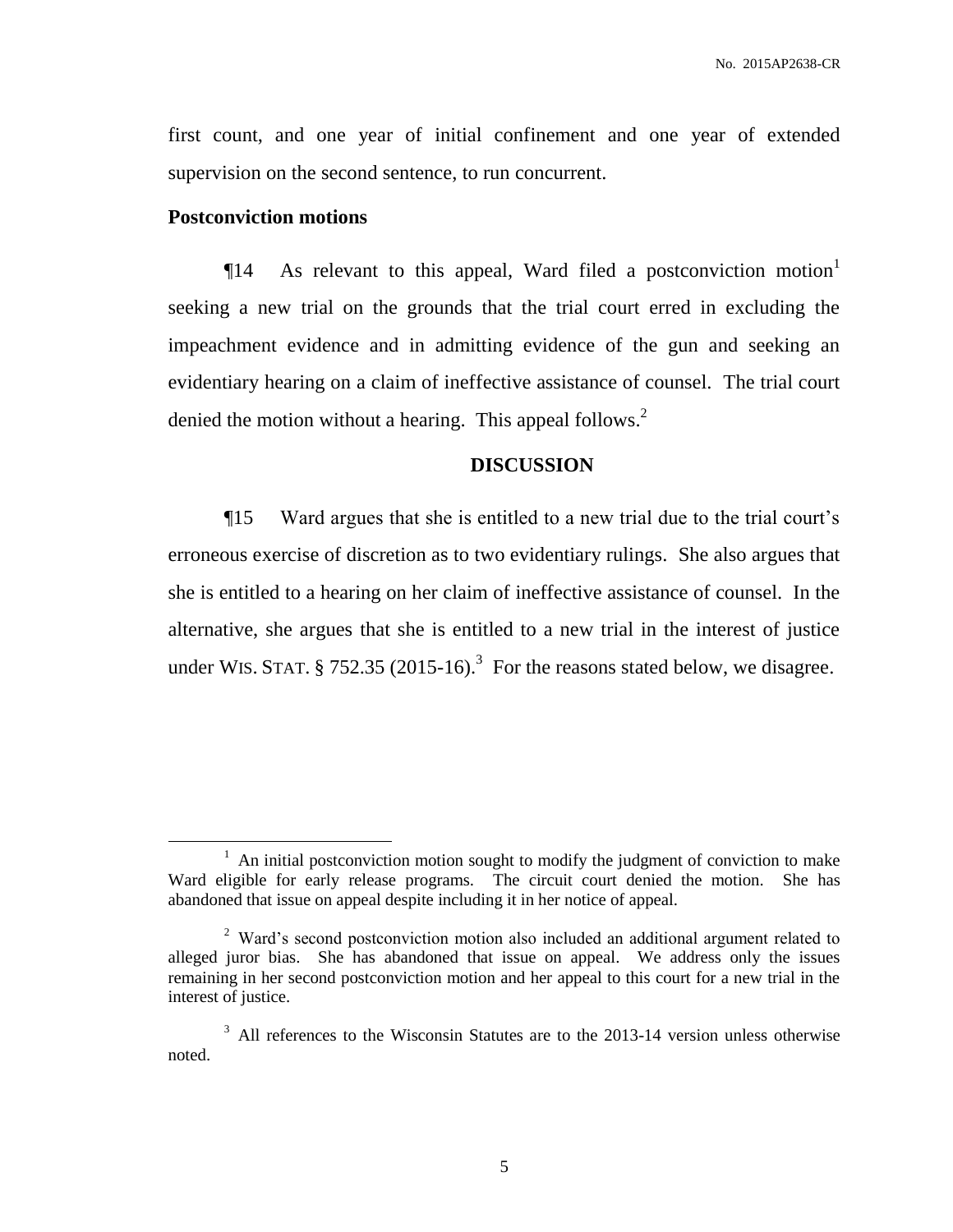- **1. Ward is not entitled to a new trial based on the trial court's evidentiary decisions.**
	- **a. It was not error for the trial court to exclude the hearsay evidence because the proponent did not articulate a basis for admissibility.**

¶16 Ward argues that the trial court erred when it sustained objections by the State to trial counsel's two attempts to elicit from Zientek what he heard Ward say to Stachula. We disagree.

¶17 A trial court's decision to admit or exclude evidence is a discretionary determination that will not be upset on appeal if it has "a reasonable basis" and was made "in accordance with accepted legal standards and in accordance with the facts of record." *Lievrouw v. Roth*, 157 Wis. 2d 332, 348, 459 N.W.2d 850 (Ct. App. 1990) (citations and quotation marks omitted). "Hearsay is not admissible except as provided by these rules or by other rules adopted by the supreme court or by statute." WIS. STAT. § 908.02. "'Hearsay' is a statement, other than one made by the declarant while testifying at the trial or hearing, offered in evidence to prove the truth of the matter asserted." WIS. STAT. § 908.01(3).

¶18 "[W]here counsel fails to state the purpose of a question to which an objection is sustained on grounds of materiality, the trial court may exercise its discretion to exclude the evidence." *State v. Friedrich*, 135 Wis. 2d 1, 14, 398 N.W.2d 763 (1987).

> [T]he judge must be fairly informed of *the basis for the proponent's claim of admissibility* …. To this end the statement must be reasonably specific, must state the purpose of proof offered unless that is apparent, and where the offered facts suggest a question as to their materiality or competency the offer must show the facts on which relevancy of admissibility depends.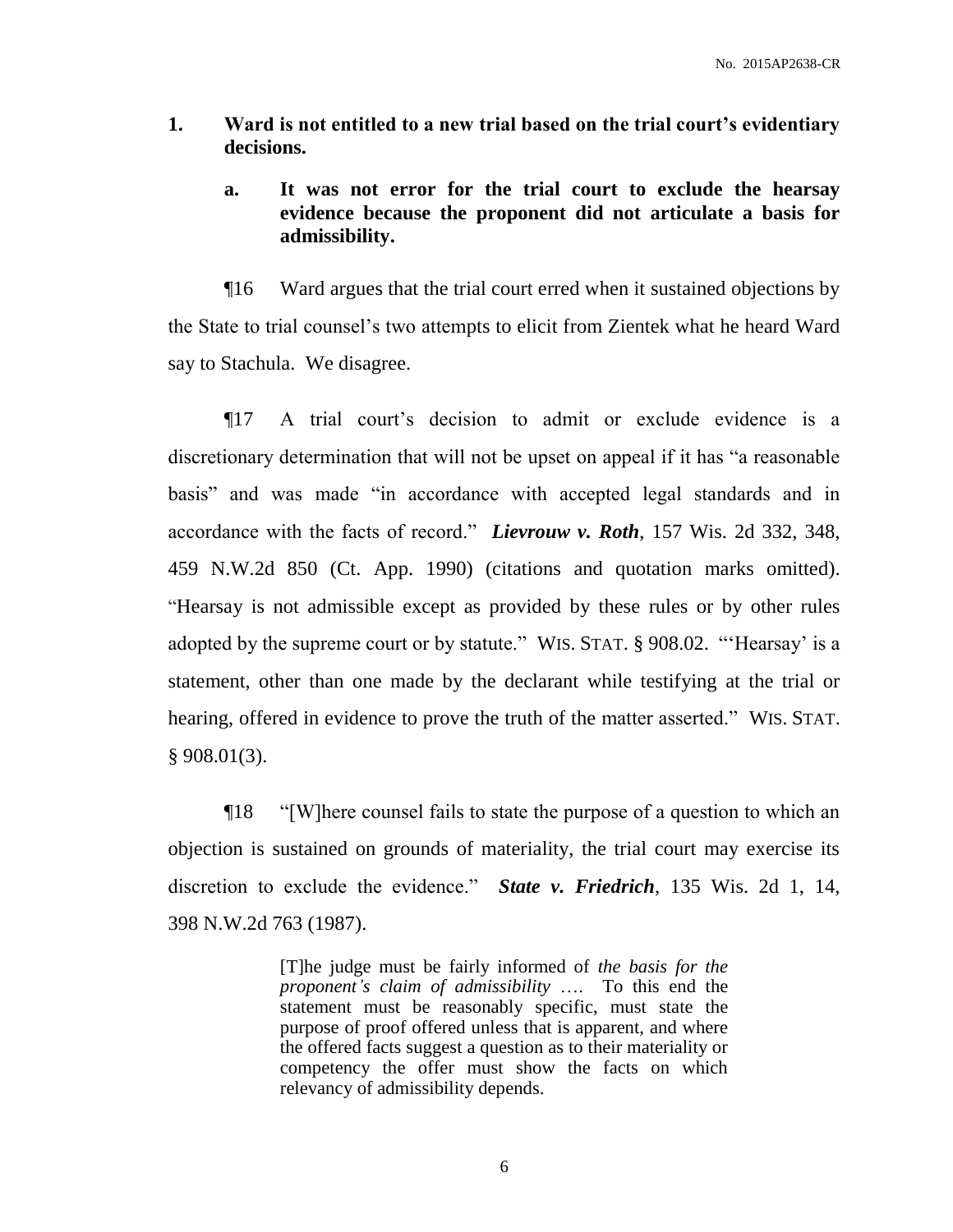*Id.* at 14-15 (emphasis added; citations omitted). "[I]t is *the proponent's burden* to prove that the evidence fits into a specific exception to the hearsay rule." *State v. Peters*, 166 Wis. 2d 168, 174, 479 N.W.2d 198 (Ct. App. 1991) (emphasis added). "Where a line of inquiry is sought to be justified on a theory no[t] ... readily apparent ... counsel owes it to the court to point out the proper reason for it." *Heims v. Hanke*, 5 Wis. 2d 465, 471, 93 N.W.2d 455 (1958) (overruled in part on other grounds). If counsel fails to do so, "rejection of the evidence will not ordinarily be considered to warrant reversal." *Id.*

¶19 In this case, the first question is whether the trial court erred when it ruled that the answer to trial counsel's question was inadmissible as hearsay. Trial counsel asked Zientek what he had heard Ward say:

> [Counsel]: Did you ever see or hear Ms. Ward say that – [State]: Objection, hearsay.

Clearly the question called for hearsay. It attempted to ask the non-declarant what the declarant had said––and so the trial court properly sustained the objection. Trial counsel had the opportunity to try again to come up with a proper basis for admissibility. But trial counsel's only response was:

> [Counsel]: Your honor, it is to impeach the former officer's testimony.

Counsel's response is inadequate in that it offered no legal basis for admissibility as we discuss below. Simply stating a desire to "impeach" the officer does is not enough. It is the proponent's burden to articulate the basis for admissibility. *See Peters*, 166 Wis. 2d at 174. Ward failed to meet this burden. Thus, the trial court cannot be faulted for its proper legal ruling excluding clear hearsay.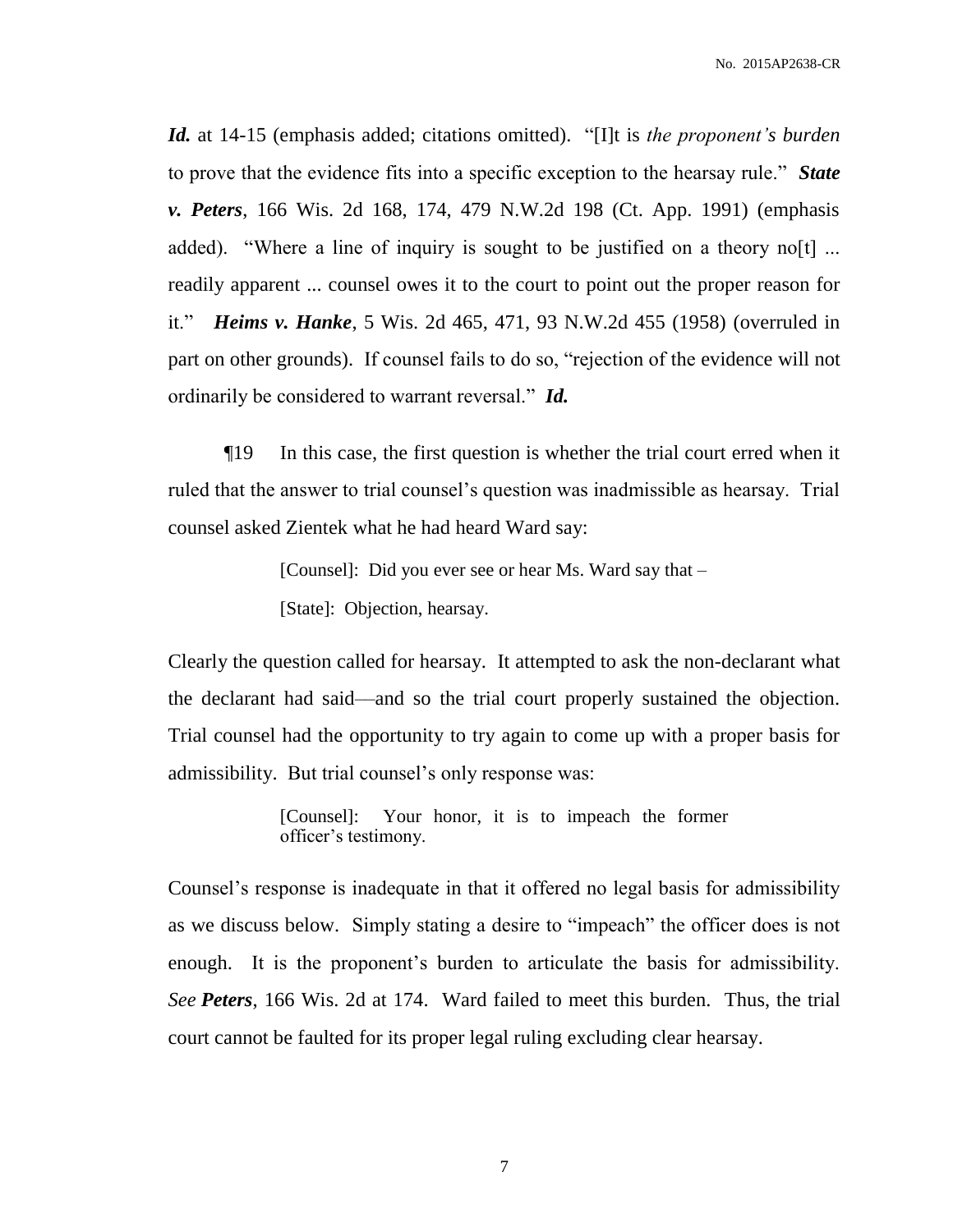¶20 Although Ward belatedly argued in her postconviction and appellate briefing a basis for admissibility––that the testimony was not hearsay because it was not offered for the truth of the matter asserted—trial counsel did not provide the trial court a basis for admissibility *at the time of the ruling*. It is not error for a trial court to fail to take into consideration an argument "that could have been but was not raised in resolving an issue*.*" *See Schonscheck v. Paccar, Inc.,* 2003 WI App 79, ¶11, 261 Wis. 2d 769, 661 N.W.2d 476. Therefore it was not error for the trial court to exclude the evidence because counsel failed to articulate a basis for the evidence's admissibility. *See Heims*, 5 Wis. 2d at 471.

# **b. The exclusion of the hearsay evidence did not constitute a due process violation.**

¶21 Ward argues that the trial court's "erroneous ruling," which prohibited Zientek from answering what he heard Ward say, "denied Ward the ability to use the officer's prior inconsistent statement to show his lack of credibility[]" and that this deprivation was a violation of Ward's due process rights. We disagree.

¶22 Ward cites to *Myers v. State*, 60 Wis. 2d 248, 263-64, 208 N.W.2d 311 (1973), for the proposition that a trial court's failure "to allow the defendant at trial 'access to' and the 'right to use' prior inconsistent statements for 'impeachment purposes' is a violation of his constitutional right to due process of law." *Id.* Ward's argument fails for several reasons, most importantly because it is based on a mischaracterization of what the trial court did here. Ward never asked Zientek about his *own* statement, and the trial court did not prevent Ward from exercising her right to impeach Zientek with Zientek's *own* statement, as was the case in *Myers*. Thus *Myers* is completely distinguishable.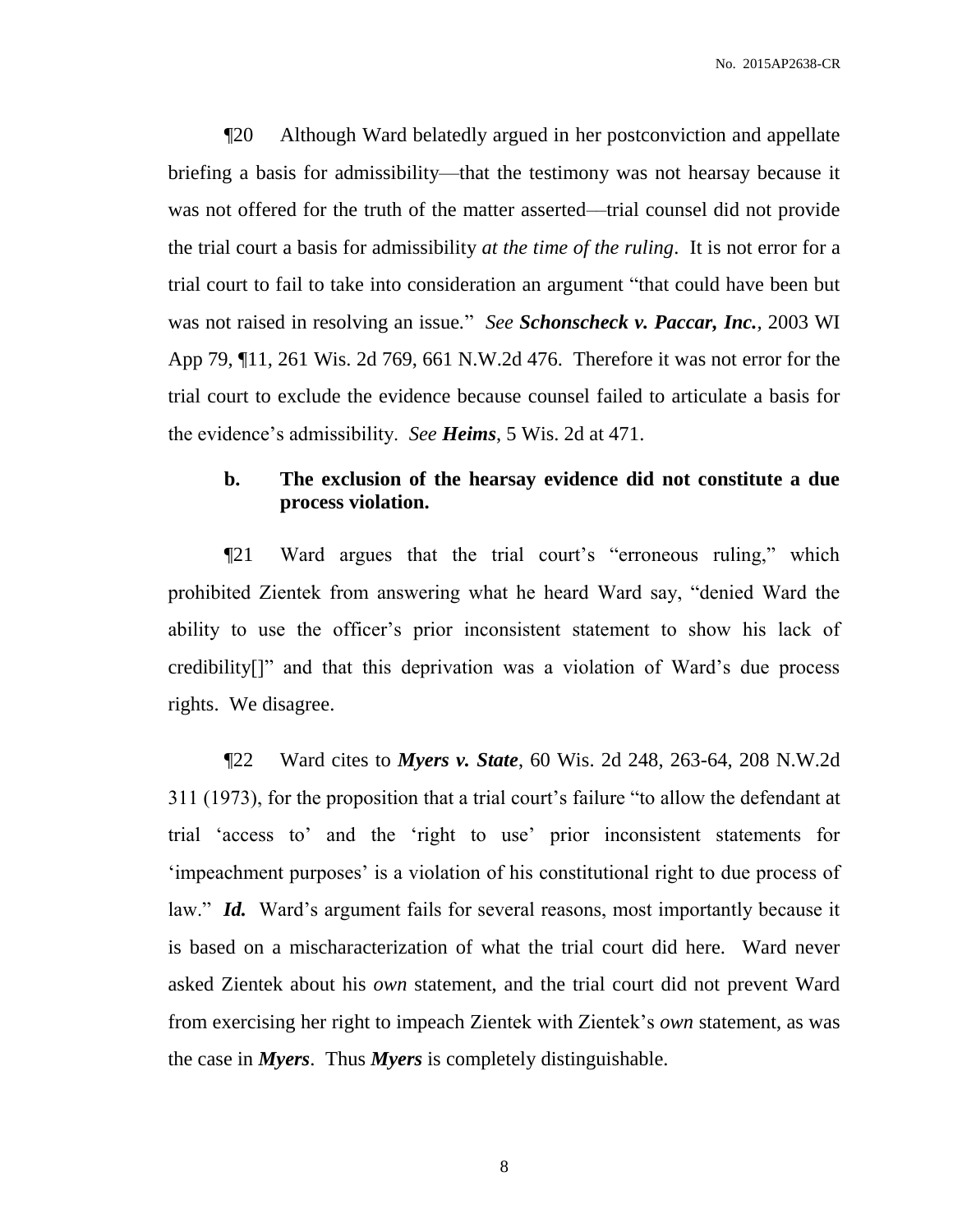¶23 In *Myers*, the trial court had prohibited the defendant from crossexamining a State's witness with her own prior inconsistent testimony. *Id.* at 265. This was reversible error. *Id.* Contrary to Ward's assertion in her brief, the trial court here did not deny Ward the ability to use the officer's prior inconsistent statement to show his lack of credibility. In such a case, *Myers* would require reversal. The statement Ward sought to elicit here was someone else's statement, i.e., hearsay. Thus *Myers* offers no support to Ward's due process argument, and she offers no other development of the issue.

¶24 Because the trial court's ruling did not prohibit Ward from crossexamining Zientek with his own prior inconsistent testimony, it did not violate Ward's due process rights.

# **c. Admitting the gun evidence was not an erroneous exercise of discretion.**

¶25 Ward argues that the trial court erroneously exercised its discretion in admitting the gun evidence because its prejudicial effect outweighs its probative value. *See* WIS. STAT. § 904.03 (relevant evidence may be excluded if its probative value is substantially outweighed by the danger of unfair prejudice). She concedes that it was relevant. She argues that the trial court's failure to conduct the balancing test of the probative value and unfair prejudice for this evidence means that the ruling must be reversed. We disagree.

¶26 As noted above, a trial court's decision to admit or exclude evidence is a discretionary determination that will not be upset on appeal if it has "a reasonable basis" and was made "in accordance with accepted legal standards and in accordance with the facts of record." *Lievrouw*, 157 Wis. 2d at 348 (citations omitted). "If the trial court's decision is supportable by the record, we will not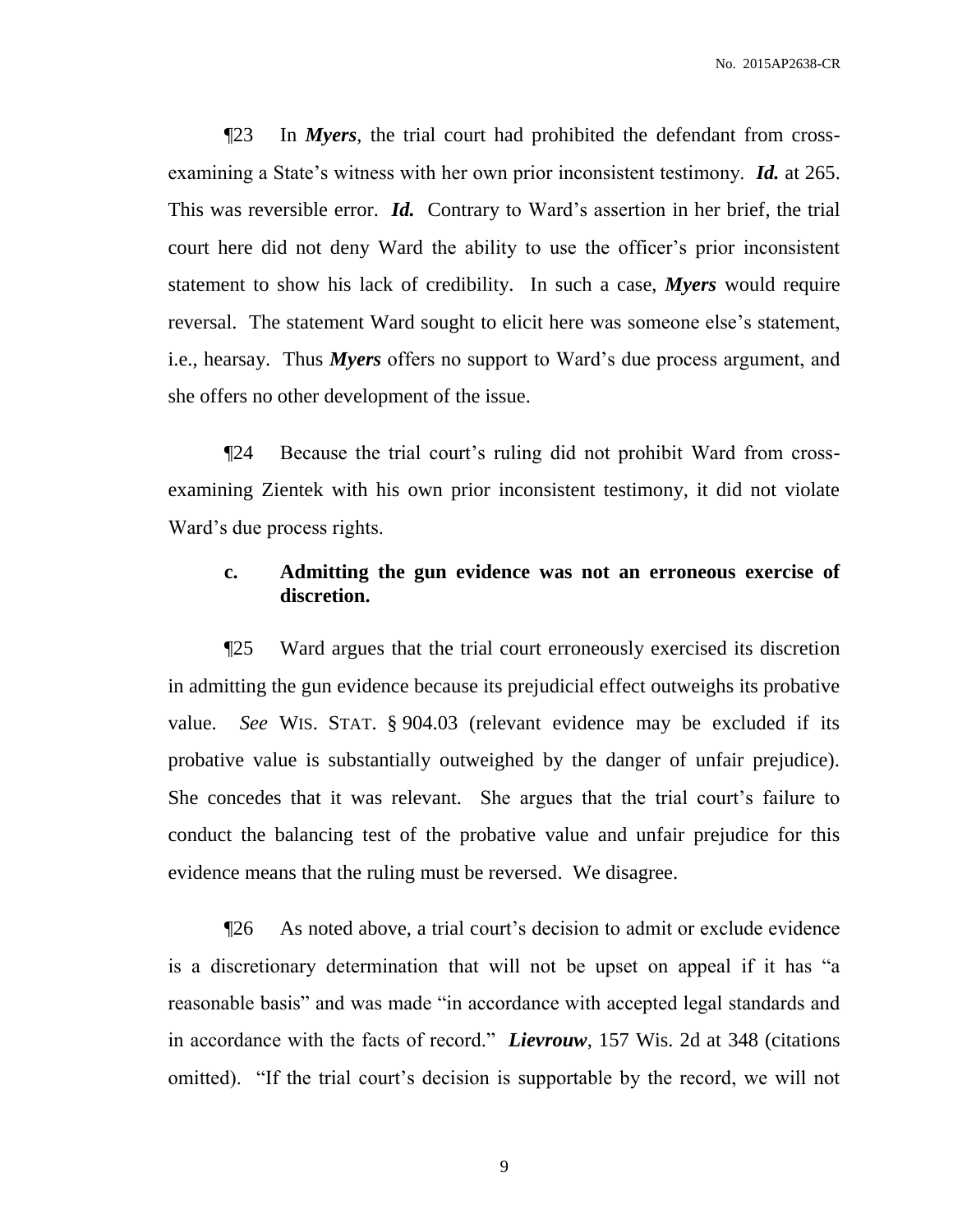reverse even if the trial court gave the wrong reason or no reason at all." *State v. Jenkins*, 168 Wis. 2d 175, 186, 483 N.W.2d 262 (Ct. App. 1992). *See also State v. Johnson*, 184 Wis. 2d 324, 337, 516 N.W.2d 463 (Ct. App. 1994) (where "the court did not specifically perform the balancing test required" we may independently review the evidence to determine whether it supports the trial court's ruling).

¶27 "[S]ec[tion] (Rule) 904.03, STATS., favors admissibility in that it mandates that … evidence will be admitted unless the opponent of the evidence can show that the probative value of the evidence is *substantially* outweighed by unfair prejudice." *State v. Speer*, 176 Wis. 2d 1101, 1115, 501 N.W.2d 429 (1993). "The term 'substantially' indicates that if the probative value of the evidence is close or equal to its unfair prejudicial effect, the evidence must be admitted." *Id*. "Nearly all evidence operates to the prejudice of the party against whom it is offered." *Johnson*, 184 Wis. 2d at 340. "The test is whether the resulting prejudice of relevant evidence is *fair* or *unfair*." *Id.* "In most instances, as the probative value of relevant evidence increases, so will the *fairness* of its prejudicial effect." *Id.* "Thus, the standard for unfair prejudice is not whether the evidence harms the opposing party's case, but rather whether the evidence tends to influence the outcome of the case by 'improper means.'" *Id.*

¶28 Appellate courts have frequently recognized the specific relevance of gun evidence in drug cases. "[W]eapons are often 'tools of the trade' for drug dealers." *State v. Guy*, 172 Wis. 2d 86, 96, 492 N.W.2d 311 (1992) (citation omitted). "This court has recognized that '[t]he violence associated with drug trafficking today places law enforcement officers in extreme danger.'" *Id.* (citation omitted). *See also State v. Richardson*, 156 Wis. 2d 128, 144,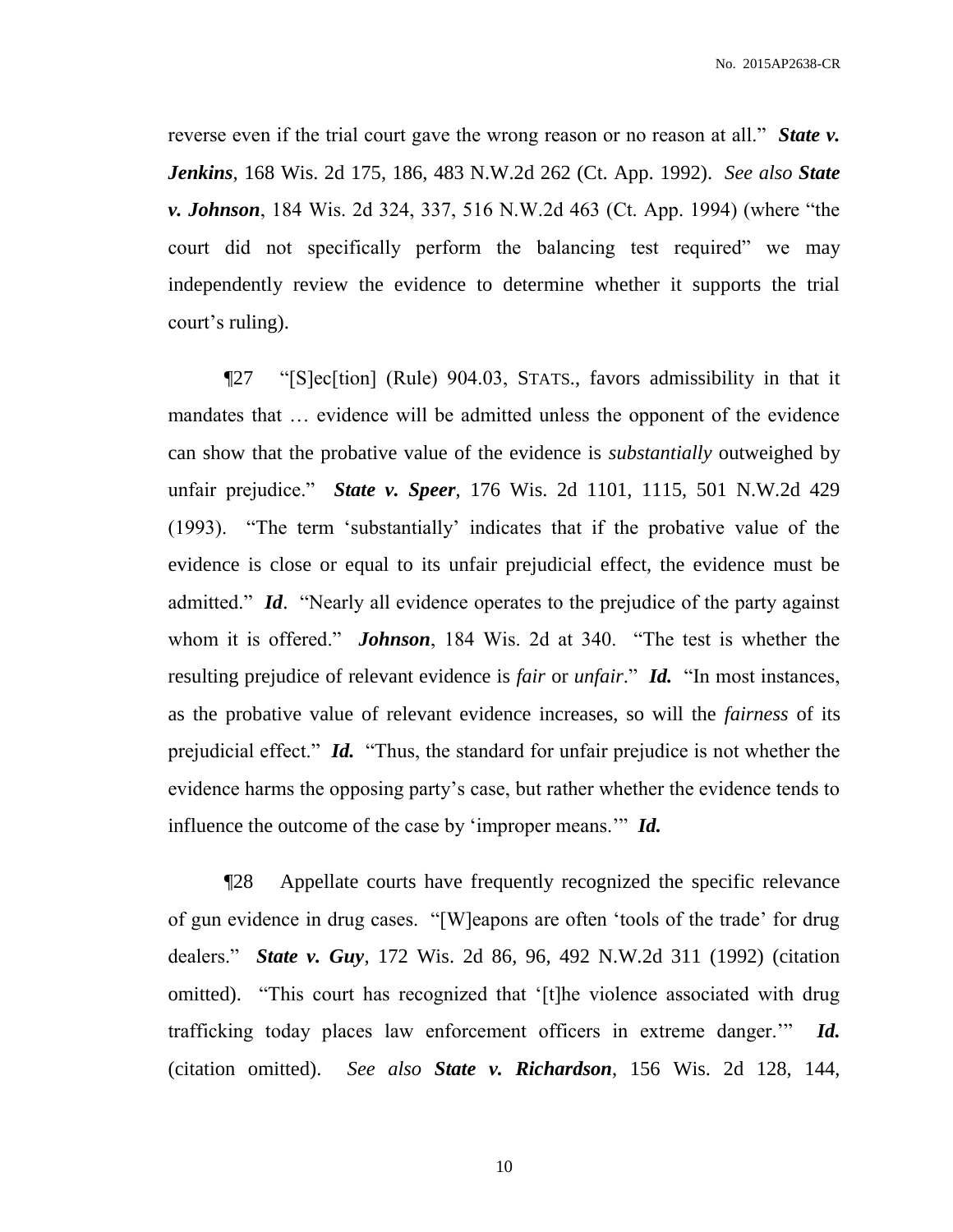456 N.W.2d 830 (1990) ("Several cases have found that drug dealers and weapons go hand in hand, thus warranting a *Terry* frisk for weapons.").<sup>4</sup>

¶29 In this case, Ward had volunteered to the police that the gun was in the apartment when police asked her whether there was "anything illegal in the home." The evidence showed that the gun's serial number had been scratched off. There was testimony by the officers that Ward initially told them that the gun was left there by an old boyfriend. Later she admitted to Officer Stachula that the gun belonged to her uncle. She denied this subsequent admission at trial. The jury had the opportunity to weigh the testimony and decide who to believe.

¶30 Because the question for the jury in this case was whether Ward knew of the presence of drugs in her apartment, her knowledge of the presence of the gun and who left it there was highly relevant. If the jury believed it was her uncle's gun, it lent support to proof of her knowledge that her home was used for drug dealing. Therefore, the evidence concerning the gun was highly probative of her knowledge of that element of the offenses. And just because the admission of the gun evidence rebutted her denial, that does not mean it was unfair or that it tended to influence the outcome of the case by "improper means." "Nearly all evidence operates to the prejudice of the party against whom it is offered." *See Johnson*, 184 Wis. 2d at 340. Rather, applying the balancing test, we conclude that the probative value is not "substantially" outweighed by the prejudice to Ward in this case––it is neither close to nor equal to any unfair prejudicial effect. *See Speer*, 176 Wis. 2d at 1115. Accordingly, we conclude that the evidence was properly admitted. There are facts of record which "could

 $\overline{a}$ 

<sup>4</sup> *Terry v. Ohio*, 392 U.S. 1 (1968).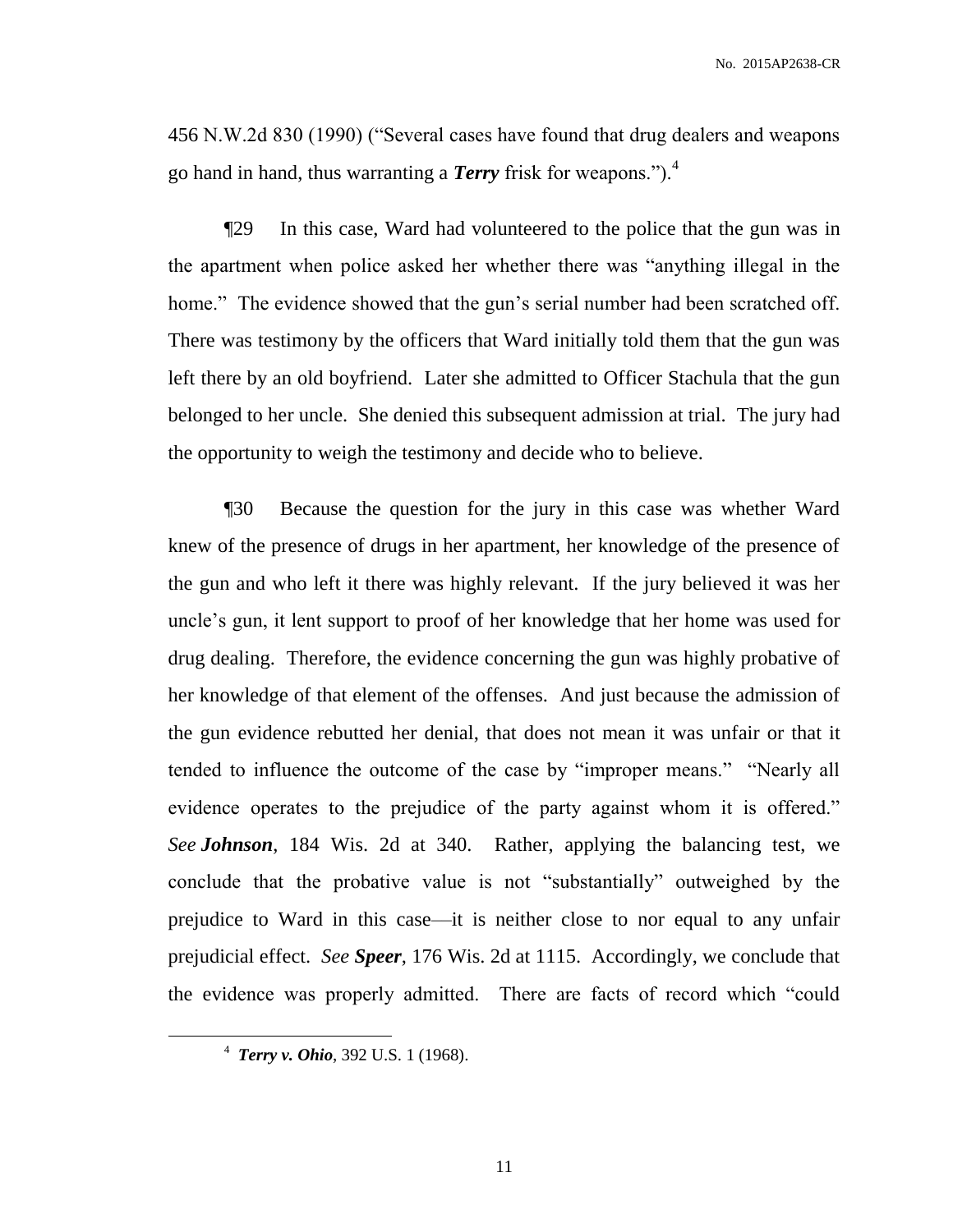support the circuit court's decision, had discretion been exercised on the basis of those facts," and we therefore conclude that admitting the gun evidence was not error. *See Kolpin v. Pioneer Power & Light Co., Inc.*, 162 Wis. 2d 1, 30, 469 N.W.2d 595 (1991).

# **d. Ward is not entitled to an evidentiary hearing on her claim of ineffective assistance of counsel.**

¶31 Ward argues that she is entitled to an evidentiary hearing on her claim that trial counsel performed deficiently by failing to pursue impeachment of Zientek and that this performance prejudiced her. Ward argues that the case turned on credibility determinations, and, for this reason, the outcome was so affected by counsel's failure to impeach Zientek with his inconsistent testimony about his initial whereabouts that a different outcome is reasonably probable without this failure.

¶32 Our review of a trial court's legal conclusions as to whether the lawyer's performance was deficient and, if so, prejudicial, are questions of law that we review *de novo*. *See State v. Johnson*, 153 Wis. 2d 121, 128, 449 N.W.2d 845 (1990). A defendant is entitled to an evidentiary hearing on such a claim only if the defendant alleges facts that, if true, would entitle her to relief. *State v. Allen*, 2004 WI 106, ¶9, 274 Wis. 2d 568, 682 N.W.2d 433. If the motion raises sufficient facts, the trial court must hold a hearing. *Id.* "[I]f the motion does not raise facts sufficient to entitle the movant to relief, or presents only conclusory allegations, or if the record conclusively demonstrates that the defendant is not entitled to relief, the [trial] court has the discretion to grant or deny a hearing." *Id.* "We review a [trial] court's discretionary decisions under the deferential erroneous exercise of discretion standard." *Id.*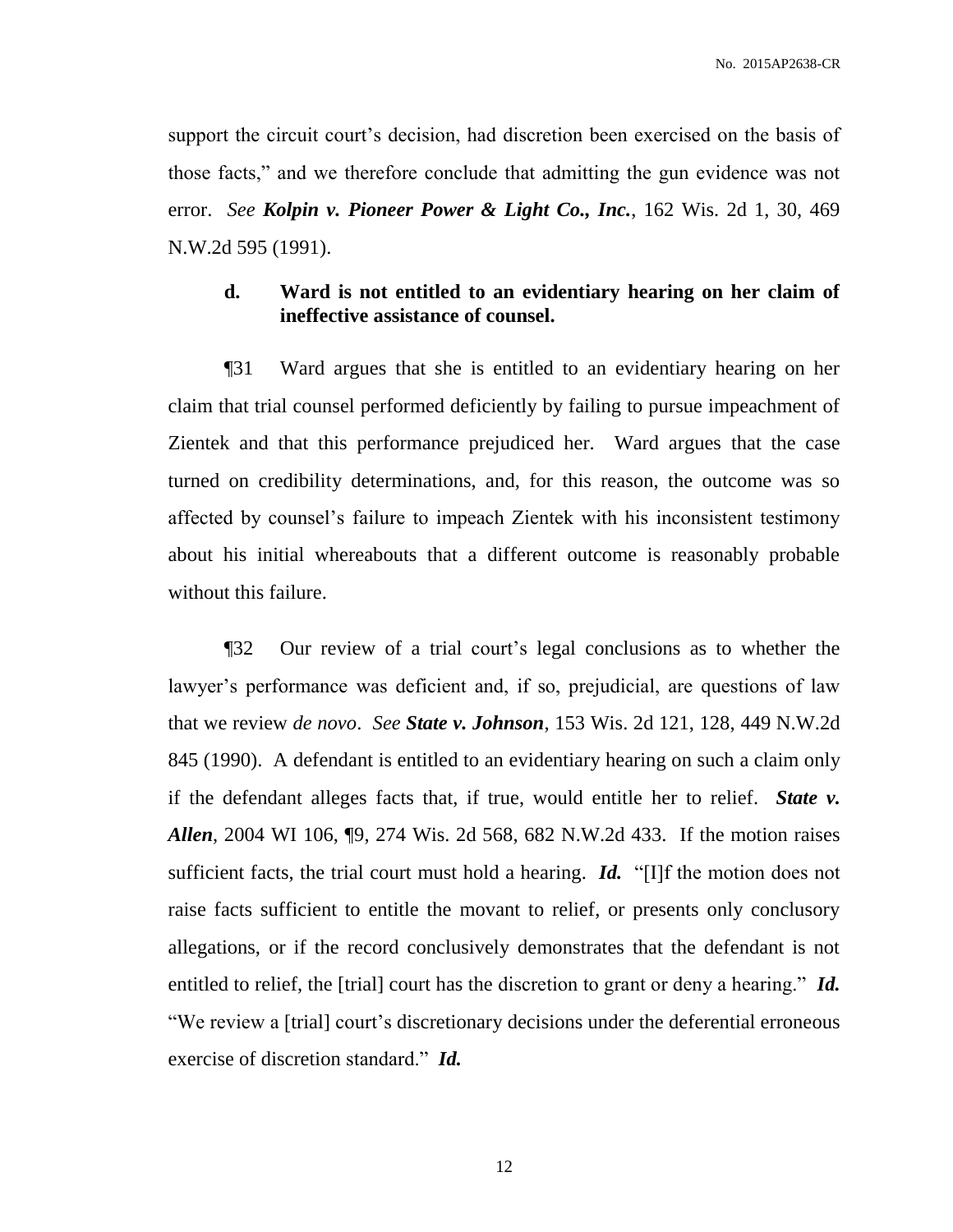¶33 To satisfy the prejudice prong, Ward must show that there is a reasonable probability of a different outcome, *see Strickland v. Washington*, 466 U.S. 668, 694 (1984), and "a reasonable probability that a jury … would have a reasonable doubt as to the defendant's guilt," *see State v. McCallum*, 208 Wis. 2d 463, 474, 561 N.W.2d 707 (1997). "A reasonable probability is a probability sufficient to undermine confidence in the outcome." *Strickland*, 466 U.S. at 694.

¶34 The circuit court resolved Ward's ineffectiveness claim on the prejudice ground. In its order denying Ward's postconviction motion on this issue, the circuit court stated, "[i]t is possible that posing further questions to Corporal Zientek about his whereabouts could have resulted in the successful impeachment of his testimony." However, the circuit court concluded that there was no prejudice to Ward because "even if some degree of impeachment had been pursued or accomplished, there is not a reasonable probability of a different result."

¶35 We agree that Ward is not entitled to an evidentiary hearing because the record conclusively demonstrates that Ward was not prejudiced by the absence of impeachment of Officer Zientek with his inconsistent testimony about where he was when Officer Stachula first made contact with Ward. Even assuming the failure to impeach was deficient representation, an issue we do not decide, the inconsistency was too minor in the context of all of the other testimony to undermine our confidence in the result.

¶36 We first examine the inconsistency. At the preliminary hearing Zientek, the officer in charge of the K-9 unit during the search, testified that he was with Officer Stachula when Stachula first contacted Ward at her door. Officer Stachula, at the preliminary hearing, testified differently––that Zientek was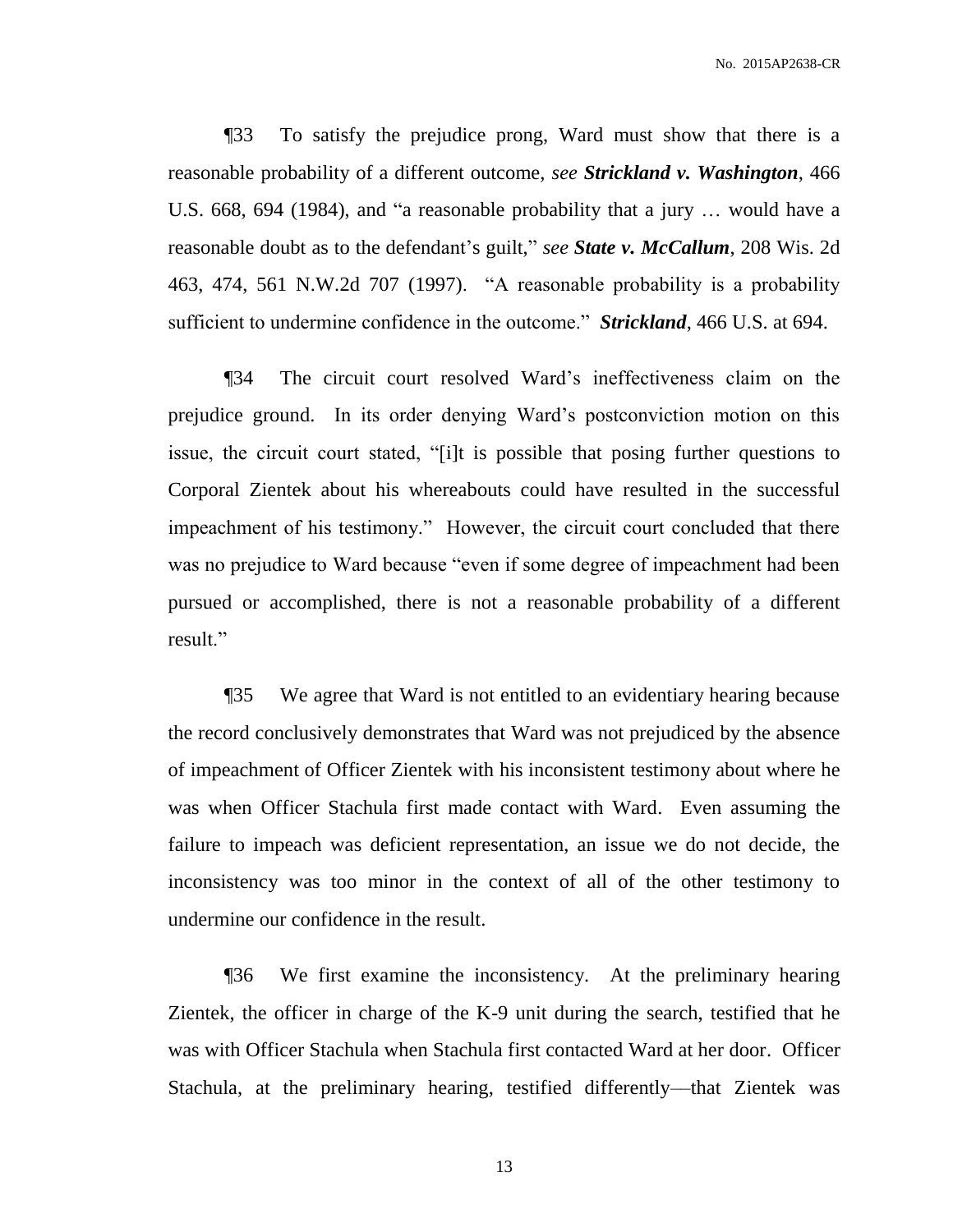outside when Stachula first contacted Ward. At trial both Zientek and Stachula testified that Zientek was outside the building where he could observe the apartment's balcony when Stachula first contacted Ward at her door. The inconsistency relates to *where* Zientek was at the time *first contact* was made with Ward. There is no other claimed inconsistency in Zientek's testimony about the search and the dog alerting at the heroin in Ward's closet.

¶37 The record shows that Zientek's testimony as to all the other events was consistent with that of Ward and Stachula. Zientek gave a detailed explanation of the process of a dog-assisted search, how the dog had alerted, and what was found in the closet. Ward does not dispute that she gave consent to search or that she volunteered that the gun was present in her apartment.

¶38 Thus, even if Ward had successfully impeached Zientek such that it cast doubt on the accuracy of his *prior testimony* from the preliminary hearing on *where* he was at the point of first contact with Ward, his testimony *at trial* about his role in the encounter with Ward was corroborated by both Stachula and Ward's testimony. Ward had nothing to gain by impeachment on this minor point and therefore was not prejudiced by its omission.

¶39 Additionally, we note that the two significant differences in testimony did not involve Zientek at all. They were between Stachula's testimony and Ward's testimony concerning whether Ward had told Stachula her uncle was storing drugs in her home and whether she had told Stachula that the gun belonged to her uncle. Ward denied both statements. Thus, Ward's denial of these critical facts would have been unaffected by impeachment of Zientek. Accordingly, impeachment of Zientek on this minor point of where he was at the initial contact does not undermine our confidence in the result.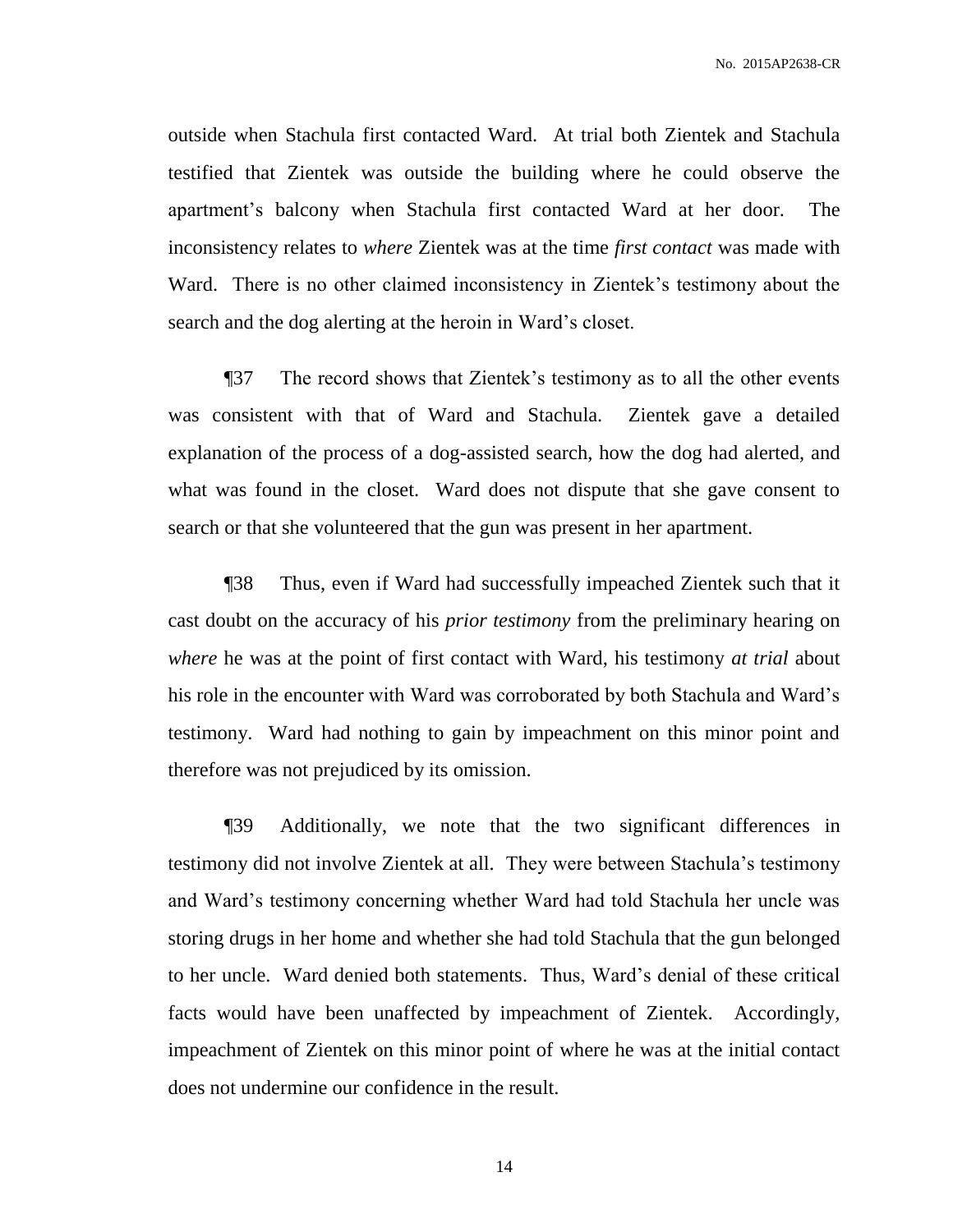¶40 In light of the entire record, there is not a reasonable probability of a different outcome but for trial counsel's failure to impeach Zientek with his prior inconsistent testimony. Therefore we conclude that the circuit court properly exercised its discretion in denying Ward's motion for a hearing on her ineffectiveness claim.

#### **e. Ward is not entitled to a new trial in the interest of justice.**

¶41 Ward argues that she is entitled to a new trial in the interest of justice, pursuant to WIS. STAT. § 752.35, which permits discretionary reversal "if it appears from the record that the real controversy has not been fully tried, or that it is probable that justice has for any reason miscarried[.]" She argues that justice has miscarried and that absent the inadequate impeachment of Zientek and the admission of the gun evidence, the evidence would have predominated in her favor. We disagree.

¶42 Our supreme court has held that the "exceptional cases" that are appropriate for discretionary reversal under WIS. STAT. § 752.35 are cases where the jury was wrongly prevented from hearing important testimony or considered improper evidence that "clouded a crucial issue," and cases where "an erroneous instruction prevented the real controversy in a case from being tried." *State v. Doss*, 2008 WI 93, ¶86, 312 Wis. 2d 570, 754 N.W.2d 150 (citations omitted).

¶43 Ward's first argument on this point fails because it is simply her ineffective assistance of counsel argument. Where a defendant argues under WIS. STAT. § 752.35 that she is entitled to a new trial because her counsel's deficiencies prevented the real controversy from being fully tried, the appropriate analytical framework is provided by *Strickland*. *State v. Mayo*, 2007 WI 78, ¶60,